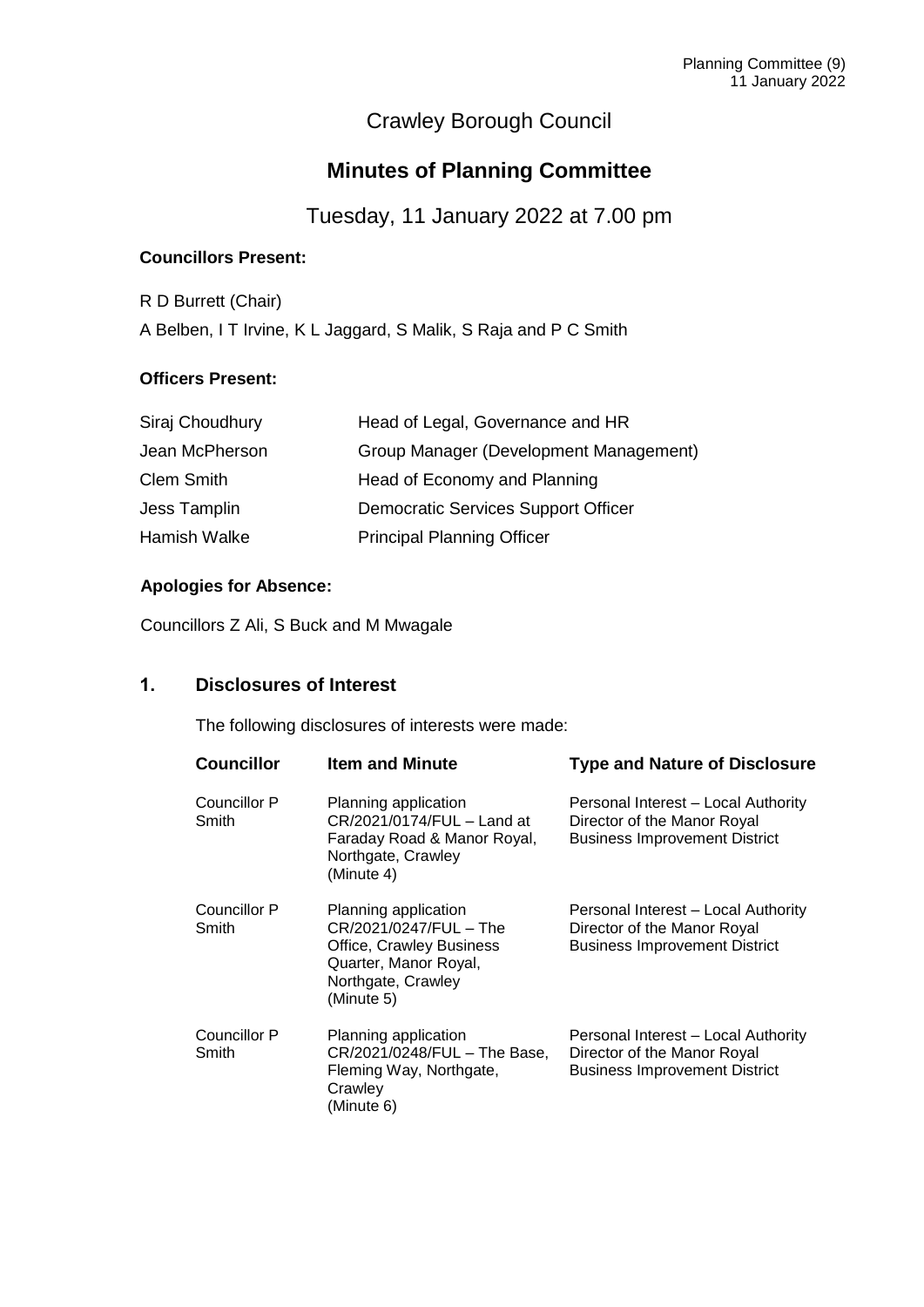| Councillor Irvine     | Planning application<br>CR/2021/0621/OUT - Car Park,<br>Station Way, Northgate, Crawley<br>(Minute 7) | Personal Interest – member of<br>Crawley Walking and Cycle Forum<br>(a consultee on the application) |
|-----------------------|-------------------------------------------------------------------------------------------------------|------------------------------------------------------------------------------------------------------|
| Councillor P<br>Smith | Planning application<br>CR/2021/0621/OUT - Car Park,<br>Station Way, Northgate, Crawley<br>(Minute 7) | Personal Interest – member of<br>Crawley Walking and Cycle Forum<br>(a consultee on the application) |

## **2. Lobbying Declarations**

No lobbying declarations were made.

## **3. Minutes**

The minutes of the meeting of the Planning Committee held on 30 November 2021 were approved as a correct record and signed by the Chair.

## **Update: Water Resources in Crawley**

The Chair, together with Planning Officers, provided the Committee with a verbal update regarding water resources in Crawley. It was heard that Crawley was in an area of serious water stress, as identified by the Environment Agency, and a [position](https://crawley.gov.uk/planning/planning-applications/water-resources-crawley)  [statement](https://crawley.gov.uk/planning/planning-applications/water-resources-crawley) by Natural England concluded that water extraction in the Sussex North Water Resource Zone may be having a potentially negative impact on wildlife and protected habitats. As a result all planning applications were now required to demonstrate that there would be the same or less water used on site than prior to development. The Chair reminded the Committee that for three of the applications (agenda items 5, 6, and 7) there had previously been a resolution to grant planning permission, but the applications had been subject to further work to ensure they fulfilled water neutrality requirements before permission could be granted. These applications had therefore returned to the Committee for further consideration.

## **4. Planning Application CR/2021/0174/FUL - Land at Faraday Road & Manor Royal, Northgate, Crawley**

The Committee considered report **PES/378a** of the Head of Economy and Planning which proposed as follows:

Proposed demolition of existing buildings and construction of a new warehouse building with ancillary offices, associated service yard, parking, access alterations, infrastructure, landscaping and ancillary works.

Councillors A Belben, Burrett, Jaggard, and P Smith declared they had visited the site.

The Principal Planning Officer provided a verbal summation of the application, which the Committee previously resolved to permit on 31 August 2021. The application had since been affected by Natural England's position statement on water neutrality and therefore required further consideration. The report set out the proposed development's estimated water usage, which was likely to be notably lower than the current usage within the same site. This was demonstrated through a Water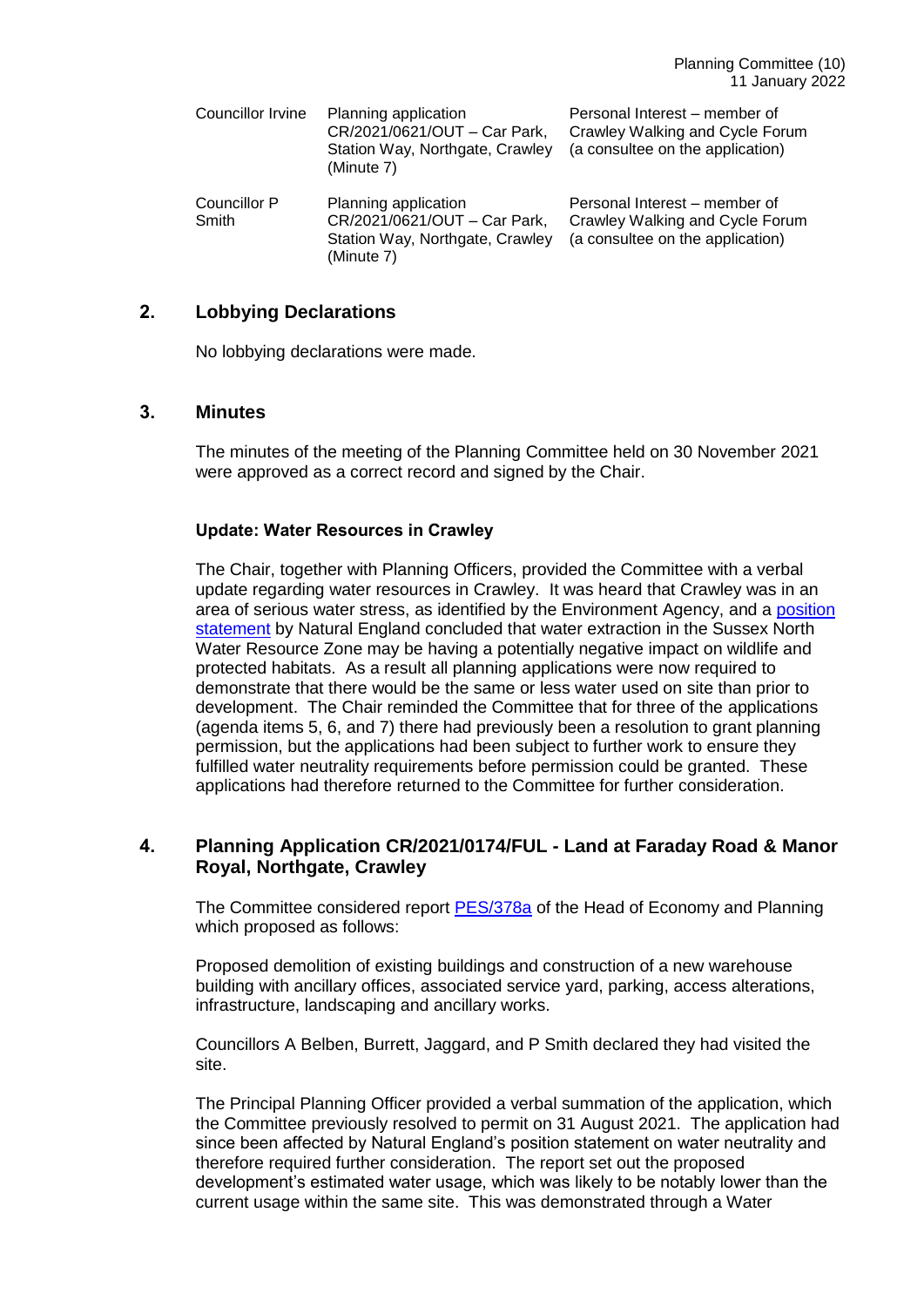Neutrality Report, an Energy and Sustainability Strategy, and assessment of the existing and proposed floorplans. An appropriate assessment document was being drawn up by officers for consideration by Natural England.

The Officer updated the Committee that, since the publication of the report, further information had been provided which gave more accurate figures than those in the report. The current annual water consumption figure was to be corrected to 11,658m<sup>3</sup>/year (from 12,636m<sup>3</sup>/year) and the annual water consumption figure for the proposed development was to be corrected to 864m<sup>3</sup>/year (from 867m<sup>3</sup>/year).

The Committee then considered the application. It was clarified that the current annual water consumption figure was based on the building being fully occupied within its lawful use (rather than its actual partly-vacant occupancy). Committee members discussed the monitoring of water usage at the site. The Officer confirmed that the proposed conditions aimed to keep water usage to the agreed level; however if it was suspected that the conditions were not being complied with the Council was able to investigate and use enforcement powers if required.

A comment was made regarding the requirement within the Construction Management Plan to provide wheel washing facilities for construction vehicles – it was queried whether the Local Planning Authority had any means to monitor or control the amount of water used for this. In response the Committee was assured that wheel washing during construction was not likely to involve a significant amount of water. Nevertheless the Local Planning Authority could potentially condition or control the water used for this purpose.

#### **RESOLVED**

Delegate the decision to permit the application to the Head of Economy and Planning, subject to the conclusion of consultation with Natural England, the conclusion of a Section 106 Agreement, and the conditions set out in report PES378a.

## **5. Planning Application CR/2021/0247/FUL - The Office, Crawley Business Quarter, Manor Royal, Northgate, Crawley**

The Committee considered report [PES/378b](https://democracy.crawley.gov.uk/documents/s21250/PES378b%20-%20The%20Office%20Crawley%20Business%20Quarter%20Manor%20Royal%20Northgate%20CR20210247FUL.pdf) of the Head of Economy and Planning which proposed as follows:

Demolition of existing building and associated structures and redevelopment for storage and distribution warehouse within use class B8.

Councillors A Belben, Burrett, Jaggard, and P Smith declared they had visited the site.

The Group Manager (Development Management) provided a verbal summation of the application, which the Committee previously resolved to permit on 20 July 2021. The application had since been affected by Natural England's position statement on water neutrality and therefore required further consideration. The report set out the proposed development's estimated water usage which was considered, via assessment, to be lower than that of the previous site occupant. This was demonstrated through a Water Neutrality Statement and an Energy and Sustainability Statement, and assessment of water usage records, building specifications, and the existing and proposed floorplans. An appropriate assessment document was being drawn up by officers for consideration by Natural England.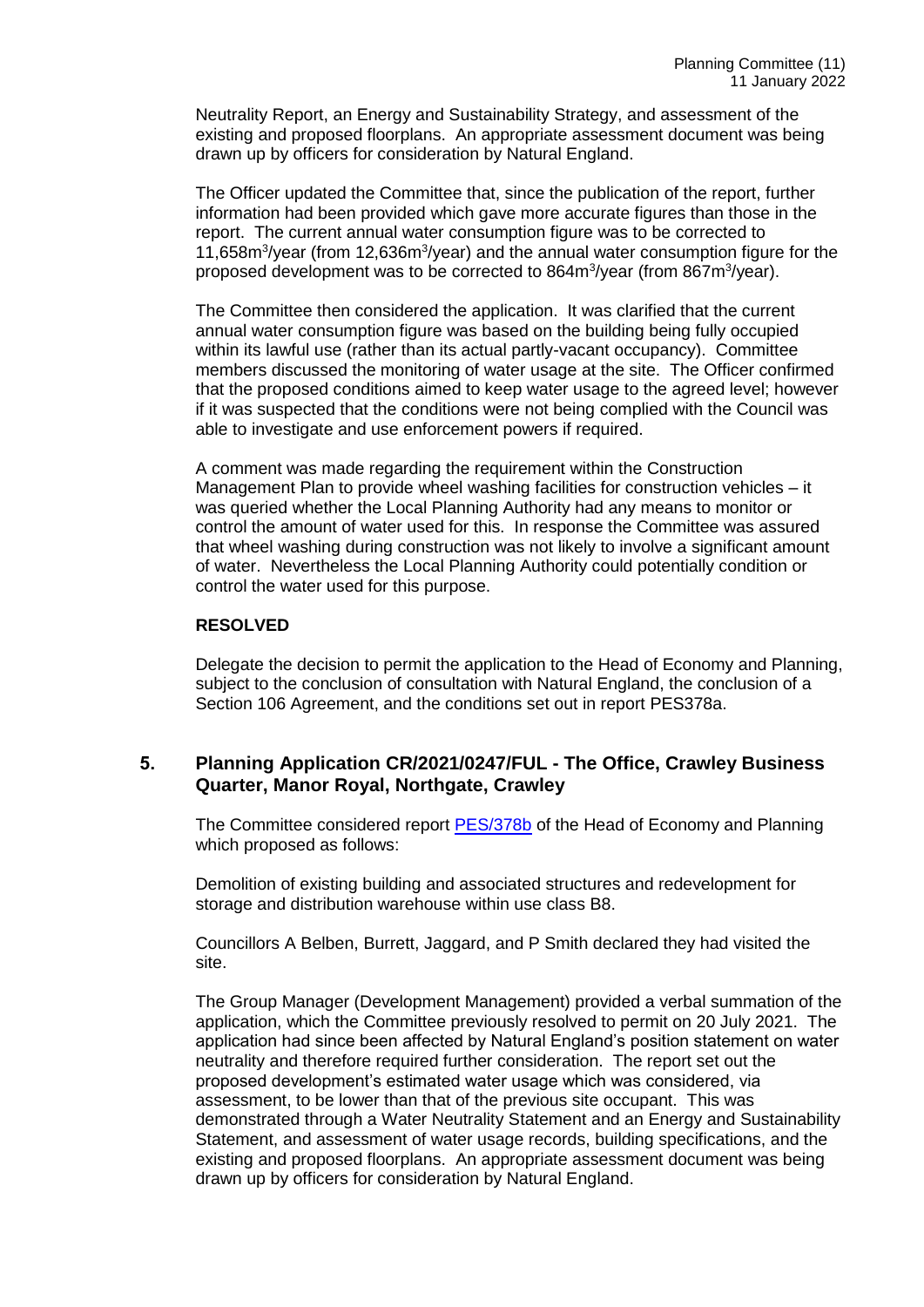The Committee heard that since it had first considered the application, the applicant had used the delay to provide further information which removed the need for precommencement conditions. This information regarded proposed air quality mitigation measures as well as a number of new plans and documents, which were agreed to by all relevant consultees. There were also minor changes to the design and appearance of the building.

The Officer updated the Committee that, since the publication of the report, further information had required that minor amendments be made to conditions 6 and 27.

Eric Hall, the agent (TDH Estates) on behalf of the applicant, spoke in support of the application. Matters raised included:

- The reasons for the delays in the process of granting planning permission. The intended operator of the proposed development (Hermes) was fully committed to the scheme, which was otherwise ready to progress.
- Job creation, both during the construction period and once the warehouse becomes fully operational, which would also greatly increase the occupier's capacity for parcel delivery.
- A reduction in water demand and the BREEAM 'excellent' rated environmental performance of the scheme.

The Committee then considered the application. Following a query regarding the estimated water consumption at the proposed development, the Officer explained that the calculation was modelled on maximum occupancy of the building and 24 hour use of a vehicle wash system, but this was an overestimate that represented the highest possible water consumption as it was unlikely that the wash system would be in constant use. As there was a known occupier for the development, details of the specific wash system had already been provided so calculations of its estimated water usage were more precise than those of the two similar applications on the agenda.

A Committee member praised the proposed air quality mitigation measures and in doing so asked the Officer for clarification on the total mitigation figure required, which was confirmed as £47,000, and the actual mitigation figure to be provided, which was confirmed as £54,700.

#### **RESOLVED**

Delegate the decision to permit the application to the Head of Economy and Planning, subject to the conclusion of consultation with Natural England, the conclusion of a Section 106 Agreement, and the conditions set out in report PES378b including amended conditions 6 and 27 as follows:

*6. The development hereby permitted shall be carried out in accordance with the Air Quality Assessment in particular Table 22 - Mitigation of Construction Activities, dated July 2021, The Air Quality Mitigation document dated 7th November 2021 and drawing P417 rev B Air Quality Mitigation Measures, submitted with the application which must be implemented during the construction of the development.*

*REASON: To ensure that the development does not have a negative impact on Air Quality in accordance with Policy ENV12 of the Crawley Borough Local Plan 2015 - 2030.* 

*27. Prior to first occupation of the building hereby permitted, the water efficiency measures including the physical fittings and vehicle wash system as specified in the Technical Note 21171-WRC-TN-02 Rev C03 prepared by Water Environment (as set out in the accompanying documents listed in paragraph 1.5 and 1.6 of this note) shall be implemented in full.*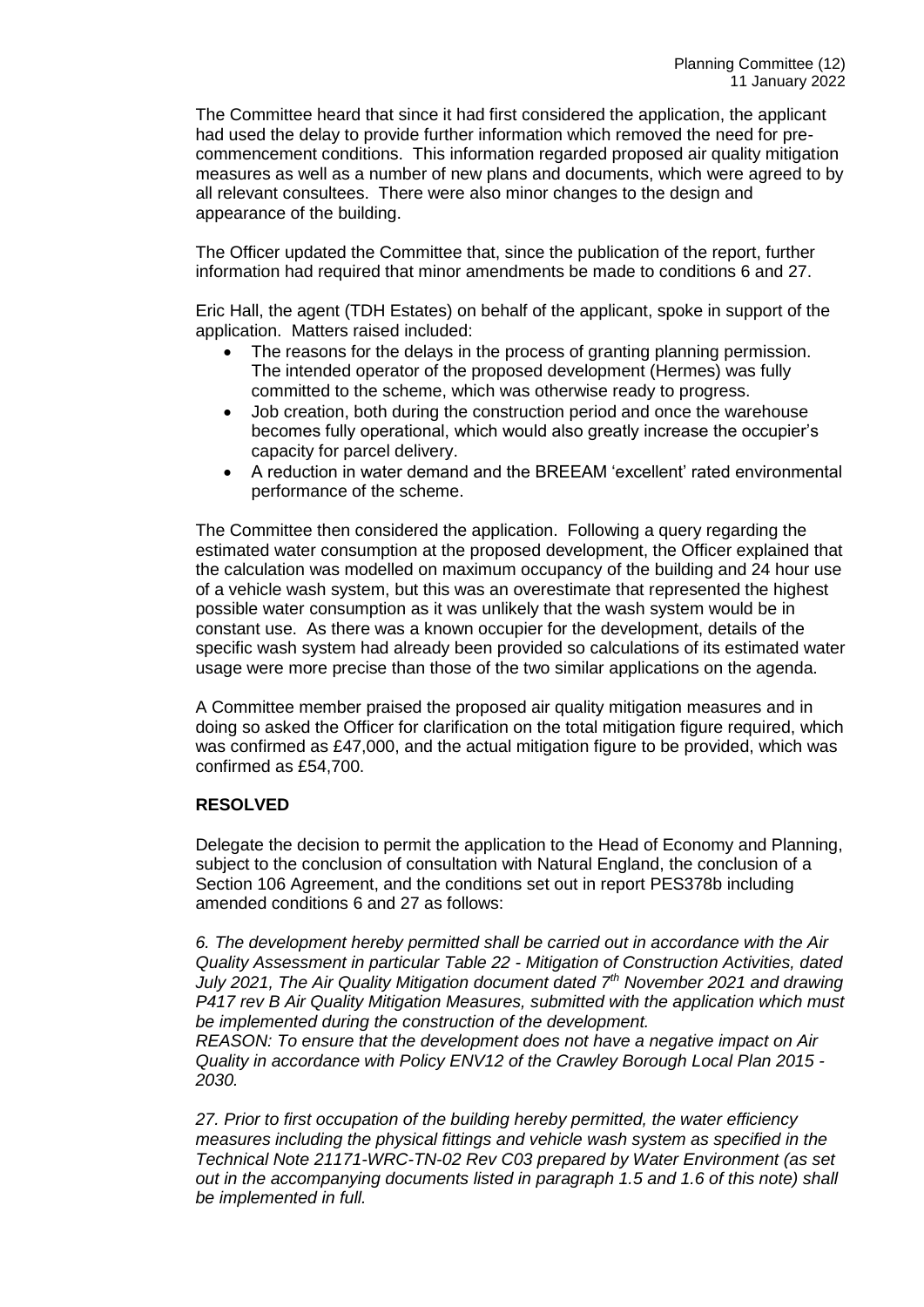*REASON: Taking account of the Natural England Position Statement on water neutrality received on 14 September 2021 and to ensure that the development does not cause an adverse impact upon protected habitats in the Arun Valley, including the Amberley Wild Brooks Site of Special Scientific Interest (SSSI), the Pulborough Brooks SSSI and the Arun Valley Special Protection Area/Special Area of Conservation and Ramsar sites, in breach of the Conservation of Species and Habitats Regulations 2017.*

## **6. Planning Application CR/2021/0248/FUL - The Base, Fleming Way, Northgate, Crawley**

The Committee considered report [PES/378c](https://democracy.crawley.gov.uk/documents/s21253/PES378c%20-%20The%20Base%20Fleming%20Way%20Northgate%20CR20210248FUL.pdf) of the Head of Economy and Planning which proposed as follows:

Demolition of the existing buildings and redevelopment of the site to provide two buildings (use class B8 - storage or distribution) with ancillary offices, parking and service yards, new site access, landscaping, boundary treatments and associated works.

Councillors A Belben, Burrett, Jaggard, and P Smith declared they had visited the site.

The Group Manager (Development Management) provided a verbal summation of the application, which the Committee previously resolved to permit on 29 June 2021. The application had since been affected by Natural England's position statement on water neutrality and therefore required further consideration. The report set out the proposed development's estimated water usage which was considered, via assessment, to be lower than that of the previous site occupant.This was demonstrated through a Water Usage Analysis Report, Water Neutrality Report, BREEAM water consumption calculations, and information on likely occupancy and metering rates. An appropriate assessment document was being drawn up by officers for consideration by Natural England.

The Committee heard that since it had first considered the application, the applicant had used the delay to provide further information which removed the need for precommencement conditions. This information included details of the materials and design of the building, a revised Construction Management Plan to address issues of ecology, an acceptable contamination strategy, and revised district energy network requirements.

The Officer updated the Committee that, since the publication of the report, minor amendments had been required to condition 5. Conditions 25 and 26 were also subject to amendment and were to be merged to create a single condition 25. It was also explained that the wording of the recommendation was to be changed to remove mention of the completion of a Section 106 agreement as this agreement had been finalised.

The Committee then considered the application. Upon receipt of a query regarding differences in the conditions compared to the original report (considered in June 2021) the Officer confirmed that changes had been made, such as the amalgamation of conditions, but assured the Committee that all relevant information was included. The Committee also discussed potential changes to the use class of the proposed building in the future and the resulting impact on water usage. The Officer confirmed that condition 3 sought to restrict the use class to storage and distribution which removed permitted development rights for changes to more water-intensive uses.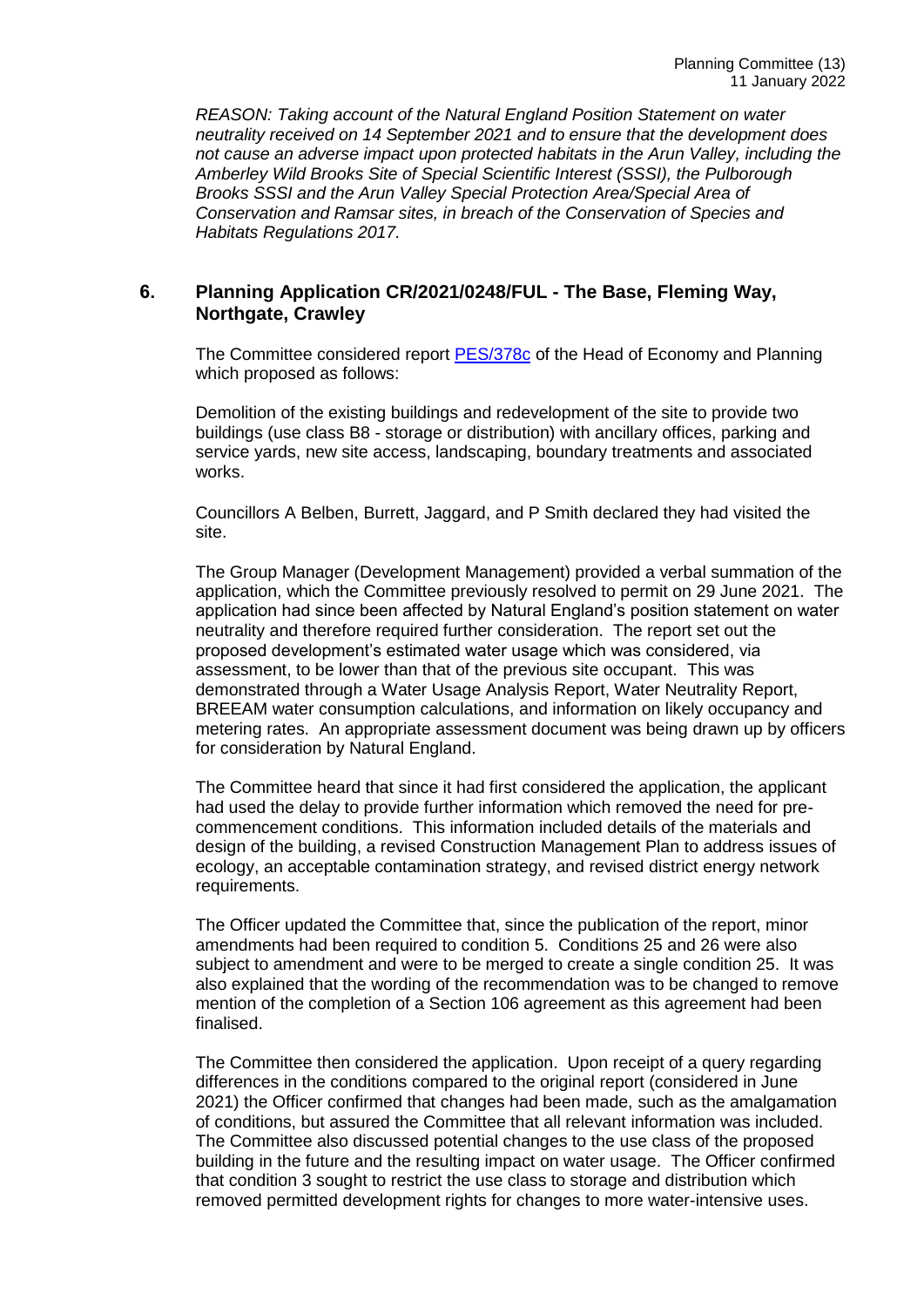However the planning system was not able to control all scenarios, so a change of occupier within the same use class could be more difficult to regulate.

Committee members highlighted the unprecedented nature of the water situation in the local area and its unique impact on planning applications, and commended officers for the comprehensive information provided.

#### **RESOLVED**

Delegate the decision to amend condition 4 (subject to the finalisation of the materials schedule) and permit the application to the Head of Economy and Planning, subject to the conclusion of consultation with Natural England and the conditions set out in report PES378c, including amended conditions 5 and 25 as follows:

*5. The window profiles, entrance doors and building finish details shall be constructed in accordance with approved drawing numbers C227/4012 Rev t1, C227/4013 Rev t1, C227/4015 Rev t1, C227/4016 Rev t1, C227/4018 Rev t1, C227/4019 Rev t1, C227/4020 Rev t1 and C227/4021 Rev t1 unless otherwise agreed in writing by the Local Planning Authority.*

*REASON: To control the development in detail and to ensure a high quality development in accordance with policies CH2 and CH3 of the Crawley Borough Local Plan 2015-2030.*

*25. No above ground development shall take place until precise details of the low-flow water fittings and rainwater harvesting system to be installed for both units to achieve at least a 40% improvement on the BREEAM baseline standard and to meet the target of 3 credits for the WAT 01 category in line with the proposed water calculations set out in paragraph 3.89 and 3.10 of Water Environment Technical Note Rev C02 21171-WRC-TN-04 C02 have been submitted to and agreed in writing by the Local Planning Authority. The development shall thereafter be implemented in accordance with the agreed details.*

*REASON: In order to comply with the Natural England Position Statement on water neutrality received on 14 September 2021, to ensure that the development does not cause an adverse impact upon protected habitats in the Arun Valley, including the Amberley Wild Brooks Site of Special Scientific Interest (SSSI), the Pulborough Brooks SSSI and the Arun Valley Special Protection Area/Special Area of Conservation and Ramsar sites, that would be in breach of the Conservation of Species and Habitats Regulations 2017.*

## **7. Planning Application CR/2021/0621/OUT - Car Park, Station Way, Northgate, Crawley**

The Committee considered report [PES/378d](https://democracy.crawley.gov.uk/documents/s21236/PES378d%20-%20Car%20Park%20Station%20Way%20Northgate%20CR20210621OUT.pdf) of the Head of Economy and Planning which proposed as follows:

Outline application for the redevelopment of the car park to form mixed use residential (indicative 15 flats) and commercial scheme at ground floor.

Councillors A Belben, Burrett, Jaggard, and P Smith declared they had visited the site.

The Principal Planning Officer provided a verbal summation of the application, which sought outline planning permission for a five storey block of flats and a commercial space, and outlined several updates that were to be made to the report. Since the publication of the report, the open space contribution figure had been amended due to